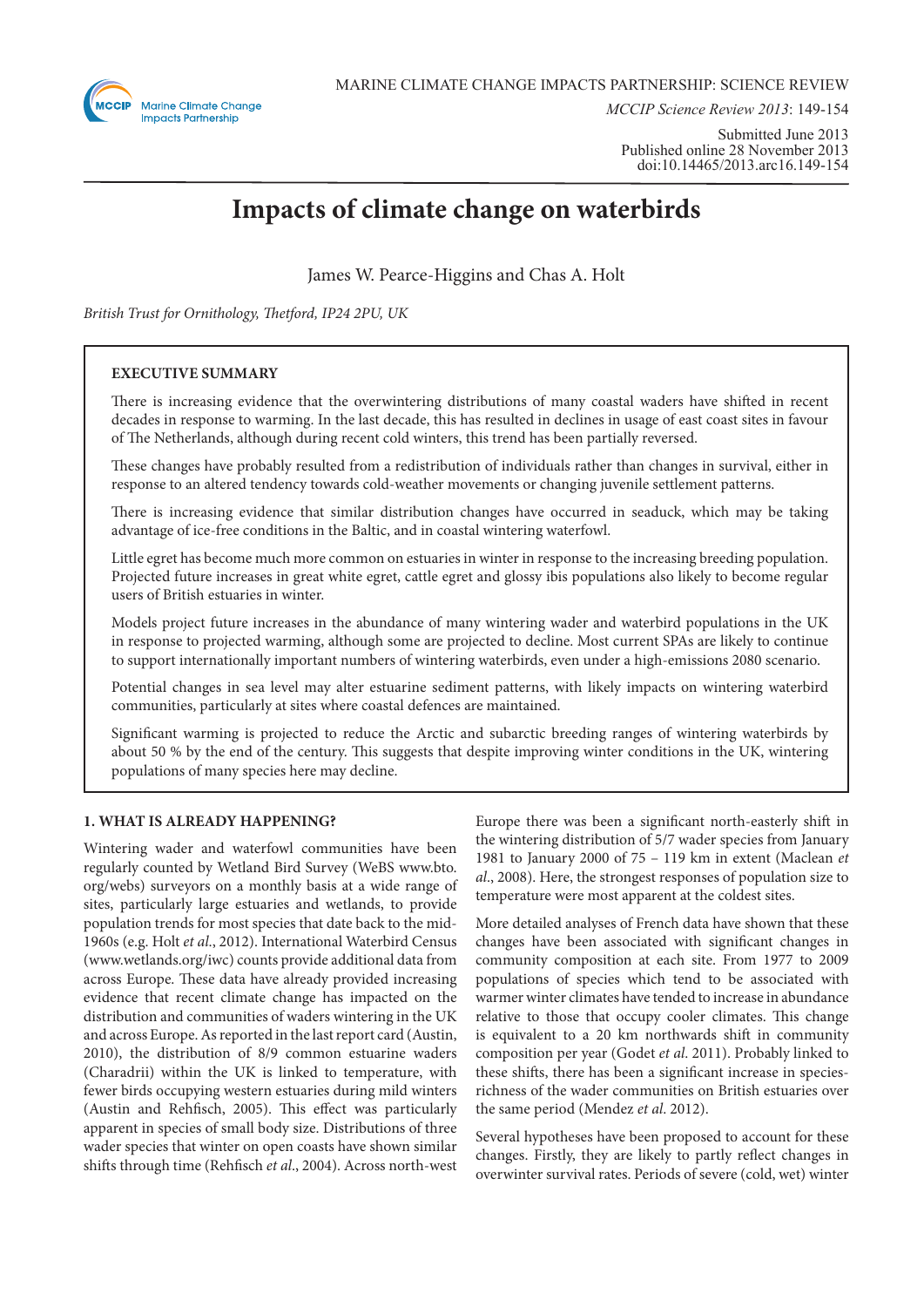weather are known to have cause increased mortality of waders (Clark, 1982, 2004, 2009; Peach *et al*., 1994; Insley 1997; Catchpole *et al*., 1999; Piersma *et al*., 2005), and therefore, increasing winter temperatures, at least to 2009, are likely to have increased survival rates, potentially accounting for the recently increasing populations in the coldest locations occupied by particular species observed by Maclean *et al*. (2008). Secondly, however, the rapidity of the observed shifts suggests that they may also be driven by the movement of individuals (Austin and Rehfisch, 2005; Rehfisch *et al*., 2004; Rehfisch and Austin, 2006; Maclean *et al*., 2008). In particular, the increasing proportion of individuals from a range of species wintering on eastern estuaries, which tend to be colder, but more productive, probably means that birds have been able to take advantage of feeding on those sites for longer, with reduced risk of mortality as a result of severe weather (Austin and Rehfisch, 2005). Although wintering waders tend to exhibit a relatively high-degree of site-fidelity (Rehfisch *et al*.,1996; Pearce-Higgins, 2001), they may make cold-weather movements in response to severe weather, and the eastward shifts may reflect a decreasing preponderance to do so in recent years.

A north-east directional shift is likely to have been responsible for concurrent increases in numbers of coastal waterbirds wintering in The Netherlands, particularly at the principal site of the Wadden Sea (e.g. Hornman *et al*. 2012), and may have been responsible for declines in wader numbers on the east coast of Britain during the 2000s. It is pertinent therefore, that four of the five wader species whose range centroids were shown by Maclean *et al*. (2008) to have shifted in the period 1980-2000, have subsequently increased in the UK during recent cold winters such as November 2010 to January 2011 (Holt *et al*., 2012), when presumably more of the birds wintering in The Netherlands occupied sites in eastern England again. This is indicated by regional WeBS trends, where increases have been most marked in the eastern England region (which includes important estuaries such as The Wash, Humber Estuary and Breydon Water) (Figure 1).

Furthermore, the observed shifts may reflect increasing patterns of juvenile settlement at more northern or northeastern sites as they become increasingly suitable in response to climate change. Observed changes in the winter distribution of an expanding black-tailed godwit population in the UK illustrate the importance of such juvenile settlement in driving increasing colonisation of otherwise unoccupied sites (Gunnarsson *et al*., 2005). Although, similar analyses have not been undertaken for coastal or marine wildfowl, there is evidence that increasing numbers of many species are taking advantage of ice-free waters in the Baltic countries, waters formerly unavailable throughout much of the winter while they remained frozen. In the Baltic, the wintering distribution of many species has shifted northwards in recent years (Nilsson 2005, 2008). Declines in velvet scoter and longtailed duck recorded from the eastern coast of Scotland may reflect this process, although widespread population declines of both species have also occurred (BirdLife International 2012). This has been demonstrated in mallard, some of which winter around the UK coast, although many occupy inland



*Figure 1: Annual WeBS indices for four waders wintering in eastern England. As shown, the three most recent cold winters have seen a reversal of the downward trends of the preceding decade.*

wetlands. As expected, long-distance winter movements of this species are related to cold weather, and have decreased in frequency in recent years (Sauter *et al*., 2010), leading to fewer individuals from eastern Scandinavia wintering on eastern English coasts (Gunnarsson *et al*., 2012). Further evidence for climate change impacts on the migratory behaviour of waterbirds comes from Lehikoinen and Jaatinen (2012), who show that the timing of autumn migration of 6 / 15 wildfowl has been delayed in response to warming, and may underpin northwards shifts in the wintering distribution of these species. Species whose UK winter populations comprise birds from more than one biogeographic breeding population may show differential regional trends according to their origin. For example, numbers of wintering Slavonian grebes are increasing in Shetland and west Scotland (a sub-population presumed to be of Icelandic origin), whereas the species has decreased on the south and east coasts of England (a subpopulation considered more likely to be of Scandinavian breeding origin) (Harvey and Heubeck, 2012).

Other groups of waterbirds also make regular use of coastal sites, including herons. The little egret has expanded northwards from Europe, both in terms of population size and distribution, in the last 20 years. Populations at estuaries in northern England are now expanding at similar rate to those which typified south coast sites 15 years ago. The species may expand into Scotland if climate allows. Other waterbirds, such as great white egret, cattle egret and glossy ibis, all of which use estuaries in winter, are also showing signs of increasing in the UK.

Many of our wintering waders and waterbirds breed in Arctic and subarctic regions that have experienced some of the greatest warming trends around the world in recent years. They are therefore potentially vulnerable to additional impacts of climate change outside of the UK. Recent evidence suggests that changes in the timing or abundance of invertebrate food resources in the Arctic may affect wader productivity (e.g. McKinnon *et al*., 2012), whilst recent destabilisation of lemming cycles in the Arctic will significantly affect predator populations (Schmidt *et al*., 2012), with potentially significant impacts on wader and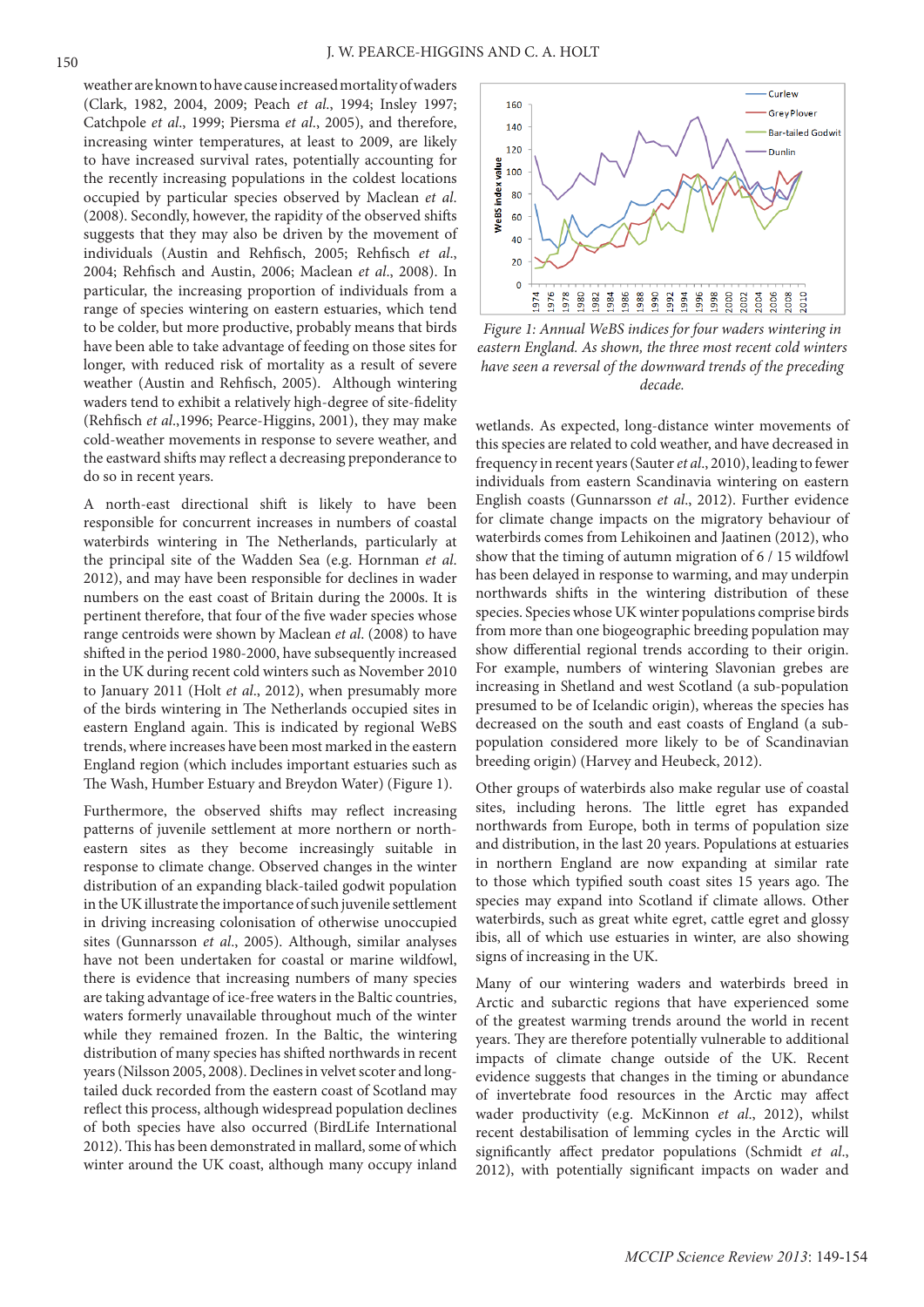waterfowl productivity, which have previously been tied to such cycles (Summers *et al*., 1998). However, there is little evidence for these processes impacting on wintering wader and waterfowl populations in the UK to date, although this could be due to a lack of specific research in this area, which should be addressed as a high priority.

In addition to climate change, migratory waterbird populations are vulnerable to a range of other pressures and processes. In particular, excessive harvesting by shellfisheries have led to significant increases in oystercatcher mortality and declines in knot, shelduck and oystercatcher populations on The Wash (Atkinson *et al*., 2010). Potentially disentangling these processes from those relating to climate change may be difficult, particularly given likely interactions between the two processes. The effect of severe winter weather on oystercatcher mortality was greatest in years of low shellfish abundance (Atkinson *et al*., 2003). Similarly, coastal development leading to habitat loss may also reduce the condition and survival of displaced birds, even if they move elsewhere (Burton *et al*., 2006). Ensuring appropriate attribution of climate change impacts on these populations is therefore important, but challenging. For example, declining wader populations in Portugal might be thought a response to large-scale climate change leading to northwards shifts in distribution, but instead appears to be better attributed to habitat loss and disturbance at roost sites (Catry *et al*., 2011).

#### **2. WHAT COULD HAPPEN?**

Future climate change impacts are likely to affect these species on their breeding grounds, passage areas and wintering grounds, making them likely to be particularly sensitive to future climate change impacts.

On the breeding grounds, climate change projections are for contractions in range extent by the end of the century in response to warming (Huntley *et al*., 2007). Based on a selection of twelve widespread waders which winter on the UK coasts, and 21 wintering waterfowl which use coastal habitats to at least some extent, potential future breeding ranges across Europe are likely to be about 50 % less in extent than the current range under an end of century HadCM3 B2 scenario; a lower mid-range scenario based upon a reduced rate of population growth and technological diversification, leading to a doubling of  $\mathrm{CO}_2$  emissions from 1990 to 2100 (Nakicenovic and Swart, 2000). This range reduction is calculated from the R scores of Huntley *et al*. (2007), which give the proportional change between future projected 2070- 2099 and current ranges as follows (mean for 12 waders,  $R =$ 0.49; mean for 21 geese and ducks,  $R = 0.48$ ; mean for eight divers and grebes,  $R = 0.69$ ). Many of these species breed in northern Arctic and subarctic environments where warming is projected to be greatest (Wernham *et al*., 2002; Delany *et al*., 2009), and may therefore be particularly vulnerable to change, for example through changes in food resources, predation rates and habitat change. These pressures may indicate that future climate change impacts during the course of this century are likely to reduce the size of the flyway population of many of these species. Precisely how these changes will impact on specific wintering populations will

depend on how those individuals redistribute themselves across a changing wintering range (see below).

Future projections of climate change impacts are now available for wintering waterbird populations in the UK as a result of the CHAINSPAN project (Pearce-Higgins *et al*., 2011). Data from France, Ireland, the Netherlands and the UK were used to model the density of 47 wintering waterbird species in response to temperature and precipitation, and used to make projections about how their abundance may change in response to future climate change. Fourteen of the 15 wader species modelled showed positive relationships between winter temperature and density, but negative correlations between summer temperature and density. The same trends were also apparent for wintering waterbirds (including divers and grebes), although less strongly; 14 of 29 species exhibited positive correlations between density and winter temperature, compared to five with negative correlations, and 14 of 29 showed negative effects of summer temperature upon density. Positive relationships with winter temperature are probably indicative of the negative effects of cold winter weather on the abundance and survival of wintering waders and waterbirds at the site-level outlined in the previous section. They may therefore directly reflect demographic processes, or indicate potential movements in the distribution of individuals in response to climate change. Interestingly, Dalby *et al*. (2012) suggest that temperature has a weak effect on the winter distribution of dabbling ducks in Europe, which may account for the weaker effect of temperature found for waterfowl than waders. Consistent negative effects of summer warming may initially appear difficult to account for, as this is not the period when the birds are present at the sites. However, there is increasing evidence that such lagged effects may be biologically meaningful and operate through effects on site condition, such as through negative effects of warming on prey abundance (see Pearce-Higgins *et al*., 2010).

Based on the models of Pearce-Higgins *et al*. (2011), future projections are for general increases in the abundance of many migratory waterbird populations across the UK in response to climate change. This is due largely to the positive relationship between winter temperature and abundance. Thus 22 wintering or passage waterbird species populations were projected to increase by more than 25 % by 2050 under a medium emissions scenario compared to 10 projected to decline by more than 25 % over the same timeframe. The species for which projected increases were associated with the greatest confidence were Slavonian grebe, little egret, dark-bellied brent goose, red-breasted merganser, ringed plover, greenshank, sanderling and snipe, whilst knot was the species with the greatest confidence in climate-change mediated population declines being likely. Although these models are relatively simplistic, and underpinned by a widerange of assumptions, there is evidence across all the species modelled that recent population trends were correlated with the projected sensitivity of those species to future climate change. Further confidence in the results can be derived from the fact that increases were projected to be most apparent in the north and east, reflecting recent trends with respect to distributional shifts described in the previous section. There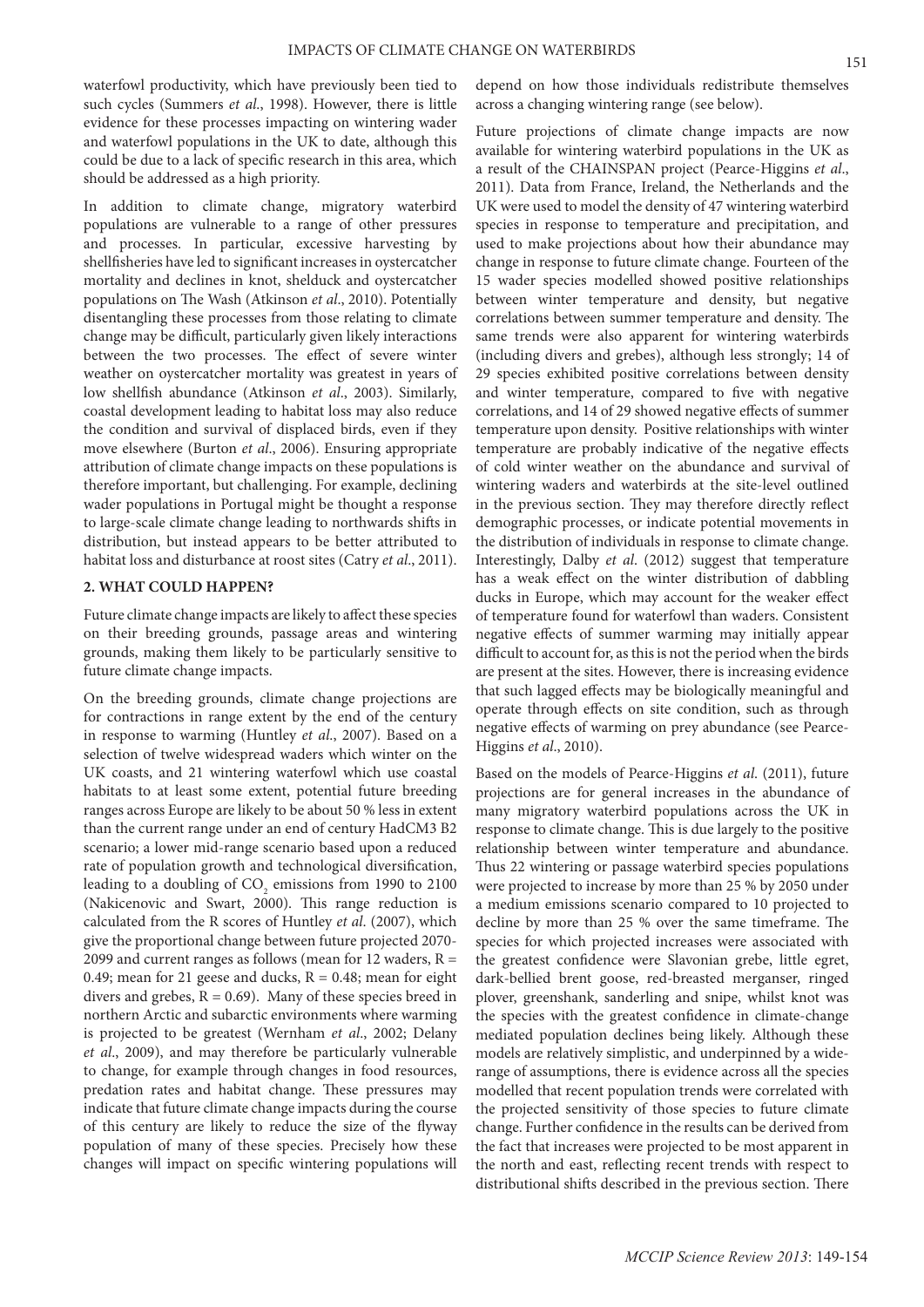is, however, some suggestion that declines in Arctic sea ice may be linked to increasing severity of winter weather in Europe (Liu *et al*., 2012), which is not taken account of in these future projections. Were this to happen, for example over the short- to medium-term, then it might be expected to drive a westward shift in the distribution of wintering waders and waterfowl from the continent to Europe to the UK, reversing the direction of the observed shift.

In addition to these impacts, climate change is projected to impact on sea levels through direct thermal expansion, melting ice sheets and increased frequency of storm surges. These changes may reduce the extent of intertidal habitats and saltmarsh (Pethick and Crooks, 2000), leading to an estimated 3,000 ha of habitat loss within 100 years (Ausden *et al*., 2011). Whilst the extent of saltmarsh habitats are showing a strong declining trend around England, this appears largely to result from the interaction between increased storm activity, the reinforcement of hard coastal defence and land reclamation (Pye, 2000; van der Wal and Pye, 2004; Wolters *et al*., 2005). Any loss of saltmarsh in response to climate change would potentially also impact on coastal breeding species such as redshank, whilst loss of shingle breeding areas may affect ringed plovers. Any changes in sea level are projected to alter the shape of estuaries, with potential implications for their character. At sites where there is no sea defence, sea-level rise is likely to widen the estuary, increasing wave action and increasing the grain size of the substrate. This will favour species of sandy rather than muddy sediments (Austin and Rehfisch, 2003). However, where the coast continues to be defended, then the consequences will be more deleterious. For example, at the Humber, a 30 cm rise in sea level is predicted to reduce the area of exposed mudflat by 7 % but the biomass of invertebrate food by up to 23 %, again depending on changes in sedimentation (Fujii and Raffaelli, 2008).

In summary, future warming is likely to improve climatic conditions for many overwintering waders and waterbirds in the UK. This may lead to localised population increases in response to improved overwinter survival. Alternatively, population declines may occur in the UK, as birds increasingly shift north and east to more favourable and productive wintering locations that have previously been too cold. Thirdly, wintering species may be potentially impacted by climate change impacts on the breeding grounds, whilst passage migrants may also be affected by negative impacts of climate change further south. Given the likely magnitude of projected future climate change across the high latitude breeding ranges of many of these species, it is likely that it will be through climate change impacts in the Arctic and boreal regions that the greatest effects of climate change on our internationally important wintering waterbird populations will be manifest.

## **3. KNOWLEDGE GAPS**

The top priority knowledge gaps that need to be addressed in the short term to provide better advice to be given to policy makers are:

a. Most research focused on the effects of climate change on waterbirds has been derived from programmes that

monitor over-wintering populations, something that we in the UK do especially well. However, the waterbirds that the UK hosts during the winter breed largely in Arctic and sub-Arctic regions where there is a paucity of monitoring. Changes in annual productivity and predation pressure on the breeding grounds may outweigh any changes occurring on the wintering grounds. There is a general consensus amongst scientists that monitoring on the breeding grounds is a priority for the conservation of many of these species. This is a priority that remains unchanged from the previous report card, and potentially could be partially addressed by further analyses of ringing data from individuals caught on the wintering grounds to estimate breeding productivity.

b. To understand changes in waterbird populations in response to climate change it is necessary to develop integrated population models that include annual productivity, adult and juvenile survival and to explore how these are affected by climate change. These are likely to be particularly valuable in order to incorporate potentially contrasting effects of climate change on both productivity and over-winter survival and likely changes in juvenile settlement patterns. This was also a priority listed in the previous report card.

c. Coastal sites are under increasing pressure from other anthropogenic influences, such as fisheries, land reclamation and disturbance. There is increasing evidence that these pressures may interact to exacerbate the negative consequences of severe weather events. With likely increasing expansion of marine renewables, which may also add to the pressures on at least some of these species through either mortality or disturbance, there is an urgent need to continue to quantify these potential impacts and their likely interactions with future climate change.

#### **4. SOCIO-ECONOMIC IMPACTS**

Waterbirds are popular with the general public and attract a high level of eco-tourism. Many also represent important quarry species for wildfowlers. Changes in numbers and distributions of these species could affect the importance of particular sites to either birdwatchers or wildfowlers. Many waterbirds are important predators of intertidal invertebrates. In some cases they are seen as competitors with the shellfish industry. Changes in distribution could result in new conflicts. The corollary of this is that waterbirds foraging on intertidal areas occupy a central position in nutrient flow and maintaining the ecological balance. Consequently, changes in numbers in either direction may affect the ecological balance in perhaps unforeseen ways. Many internationally important protected areas, such as Special Protected Areas (SPAs) are designated because of their wintering waterbird interest. Whilst the impacts of climate change on the long-term importance of these sites has been the cause for debate (e.g. Dodd *et al*., 2010), recent evidence suggests that current protected areas will continue to be resilient to climate change impacts in the future. Although the precise species assemblage they support may change, they are likely to continue to support internationally important numbers (Pearce-Higgins *et al*., 2011; Thomas *et al*., 2012), and therefore should continue to be protected.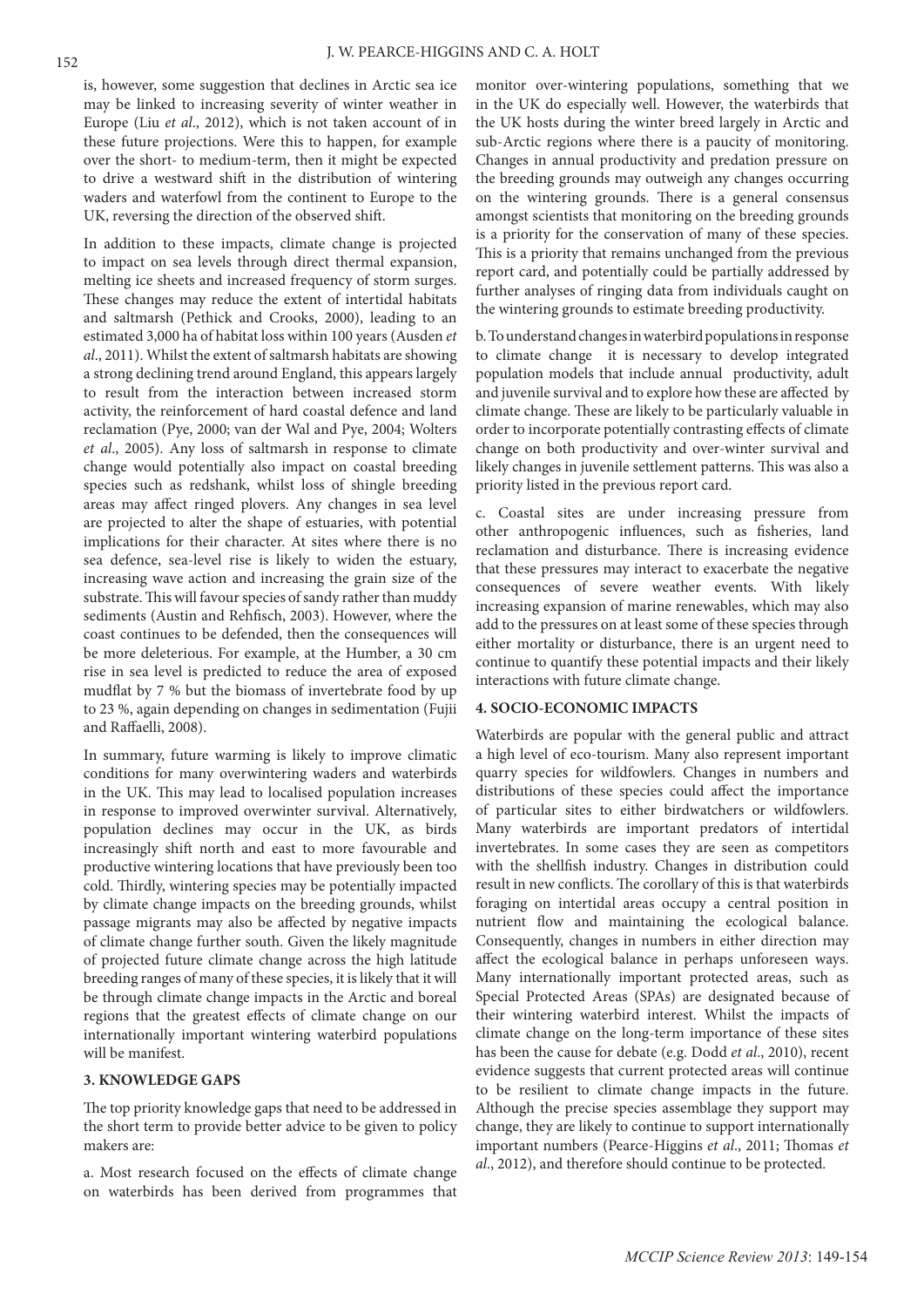### **5. CONFIDENCE ASSESSMENT**

### **What is already happening?**



Amount of evidence

Since the last report card, there has been an increasing number of papers continuing to describe changes in the over-winter distribution of waders and possibly wildfowl at a time of warming. Although these do not tend to directly attribute the observed changes in warming, they support the previous studies that do. Therefore, in relation to describing the impacts of climate change on the wintering distribution of these species, the confidence of the assessment has increased to medium, based on a greater amount of evidence. However, there remains relatively little evidence and low consensus with respect to the impacts of climate change on the Arctic and subarctic breeding grounds of these species, despite rapid warming. This reflects a lack of monitoring data from these areas, and research using information from the wintering grounds to infer trends in productivity.

#### **What could happen?**



Waterbirds are generally highly mobile and adaptable species. Many species over-wintering in the UK also overwinter in southern Europe and Africa where they inhabit a variety of habitats and feed on a wide range of prey. It is therefore difficult to predict how these species will adapt to climate change on the wintering grounds. Whilst projected future changes in the UK are likely to be for increasing amelioration of the winter climate for these species, it is unclear whether this will lead to increases in abundance here, or shifts in distribution north and east. It is also likely that impacts of climate change on the breeding grounds may become increasingly important in determining the overall abundance of Arctic and subarctic breeding species, but these impacts are highly uncertain. Our confidence in this assessment therefore remains largely unchanged, although associated with a greater amount of evidence.

## **CITATION**

### Please cite this document as:

Pearce-Higgins, J.W. and Holt, C.A. (2013) Impacts of climate change on waterbirds, *MCCIP Science Review 2013*, 149-154, doi:10.14465/2013.arc16.149-154

## **ACKNOWLEDGEMENTS**

This review was facilitated by Wetland Bird Survey (WeBS) funds. WeBS is a partnership between the British Trust for Ornithology (BTO), Royal Society for Protection of Birds (RSPB) and Joint Nature Conservation Commitee (JNCC), in association with the Wildfowl & Wetlands Trust (WWT).

## **REFERENCES**

- Atkinson, P.W., Clark, N.A., Bell, M.C., Dare, P.J., Clark, J.A. and Ireland, P.L. (2003) Changes in commercially fished shellfish stocks and shorebird populations in the Wash, England. *Biol. Cons*., 114, 127–141.
- Atkinson, P.W., Maclean, I.M.D. and Clark, N.A. (2010) Impacts of shellfisheries and nutrient inputs on waterbird communities in the Wash, England. *J. Appl. Ecol.,* **47**, 191- 199.
- Ausden, M., Pearce-Higgins, J., Dodd, A. and Johnston, A. (2011) *The implications of climate change for the management of the UK's Special Protection Areas (SPAs)* Appendix 4 of the Climate Change Impacts on Avian Interests of Protected Area Networks (CHAINSPAN). Defra Ref: WC0750/ CR0440
- Austin, G. (2010) *Waterbirds in MCCIP Annual Report Card 2010-11*, MCCIP Science Review, 7pp. www.mccip.org.uk/ arc
- Austin, G.E. and Rehfisch, M.M. (2003) The likely impact of sea level rise on waders (Charadrii) wintering on estuaries. *J. Nat. Cons.*, **11**, 43-58.
- Austin, G. and Rehfisch, M.M. (2005) Shifting nonbreeding distributions of migratory fauna in relation to climatic change. *Glob. Change Biol*., **11**, 31–38.
- BirdLife International (2012) *IUCN Red List for birds*. Downloaded from http://www.birdlife.org on 26/11/2012.
- Burton, N.H.K., Rehfisch, M.M., Clark, N.A. and Dodd, S.G. (2006) Impacts of sudden winter habitat loss on the body condition and survival of redshank *Tringa totanus*. *J. Appl. Ecol*., **43**, 464-473.
- Catchpole E.A., Morgan B.J.T., Freeman S.N. and Peach W.J. (1999) Modelling the survival of British Lapwings *Vanellus vanellus* using ring-recovery data and weather covariates. *Bird Study*, **46** (suppl), S5-13
- Catry, T., Alves, J.A., Andrade, J., Costa, H., Dias, M.P., Fernandes, P., Leal, A., Lourenço, P.M., Martins, R.C., Moniz, F. *et al.* (2011) Long-term declines of wader populations at the Tagus estuary, Portugal: a response to global or local factors? *Bird Conservation International*, **21**, 438-453.
- Clark, J.A. (2004) Ringing recoveries confirm higher wader mortality in severe winters. *Ringing and Migration*, **22**, 43- 50.
- Clark, J.A. (2009) Selective mortality of waders during severe weather. *Bird Study*, **56**, 96-102.
- Clark, N.A. (1982) The effects of the severe weather in December 1981 and January 1982 on waders in Britain. *Wader Study Bulletin*, **34**,
- Delany, S., Scott, D., Dodman, T. and Stroud, D. (2009) *An Atlas of Wader Populations in Africa and Western Eurasia*. Wetlands International. Wageningen, The Netherlands: Wetlands International, 2009.
- Dodd, A., Hardiman, A., Jennings, K. and Williams, G. (2010) Protected areas and climate change. Reflections from a practitioner's perspective. *Utrecht Law Review*, **6**, 141-150.